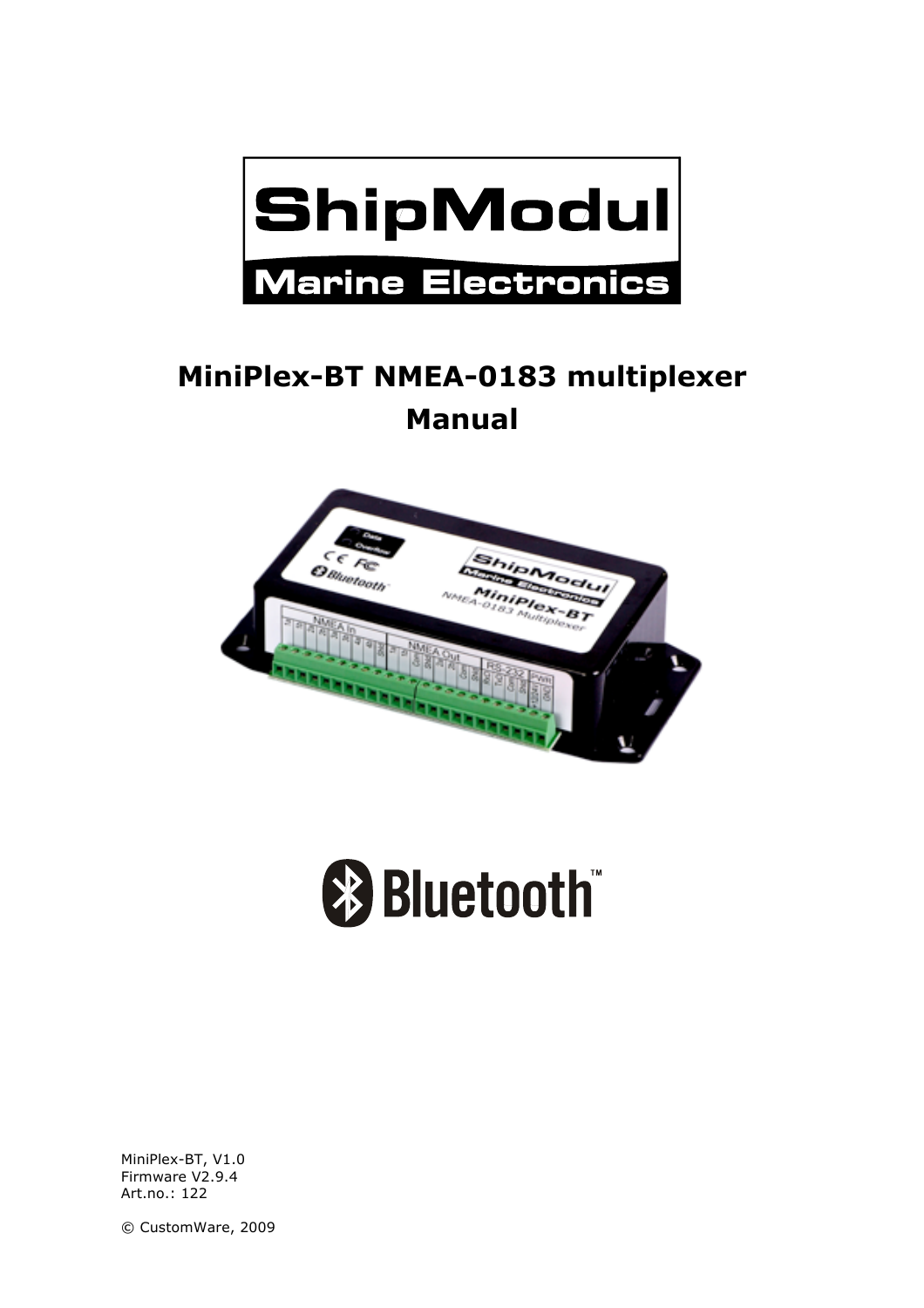## **Introduction**

The MiniPlex-BT is a four-channel NMEA multiplexer, enabling the connection of multiple NMEA-0183 instruments to each other and a computer. Available are four NMEA inputs (*listener*-ports), two NMEA outputs (*talker*-ports), a serial port (RS-232) and a Bluetooth interface for a wireless connection with a computer or PDA (Personal Digital Assistant, like Windows CE PDA's or Palm PDA's). Connection of an AIS receiver or transponder communicating at 38400 baud is also supported The multiplexer offers many features for manipulating incoming NMEA data like sentence filtering, real time mode, talker ID modification and SeaTalk to NMEA translation in order to read data from Raymarine instruments like the ST40, ST50 and ST60 series.



## **Operation**

The multiplexer reads NMEA sentences from the listener ports and stores them in a buffer, one for each input. The sentences are read from the buffers in a round robin fashion - one sentence at a time - giving each listener port equal priority. Each sentence is then sent to the talker port(s), the Bluetooth interface and the RS-232 interface.

The speed of the listener ports is fixed to 4800 Baud  $(=$  bits per second), which equals 480 characters per second. When all listener ports receive data at this rate, the buffers will not be emptied in time and an overflow situation occurs. The red LED indicates this situation. When a buffer is full, a partially received sentence will be discarded, to ensure that the multiplexer only sends complete and valid NMEA sentences.

There are several ways to resolve an overflow situation:

- 1. Configure the instruments on the listener ports to send less data or with greater intervals. It is often possible to disable non-relevant sentences.
- 2. Many instruments do not allow selection of NMEA sentences to be output. In this case, use the NMEA sentence filter in the multiplexer to block unwanted sentences. Unwanted sentences are discarded immediately.
- 3. Set the operation mode of the multiplexer to Server mode (factory default). This mode only sends incoming data to the computer/PDA and to NMEA Out1, which is high speed. In Hub mode, the high-speed ports must wait for every character to be transmitted over the low speed NMEA Out 2 port.
- 4. Increase the speed of the RS-232/Out1 port on the multiplexer. The maximum speed is 38400 Baud. From 19200 Baud and up (4 x 4800!) an overflow will never occur, except when the multiplexer is set to Hub Mode.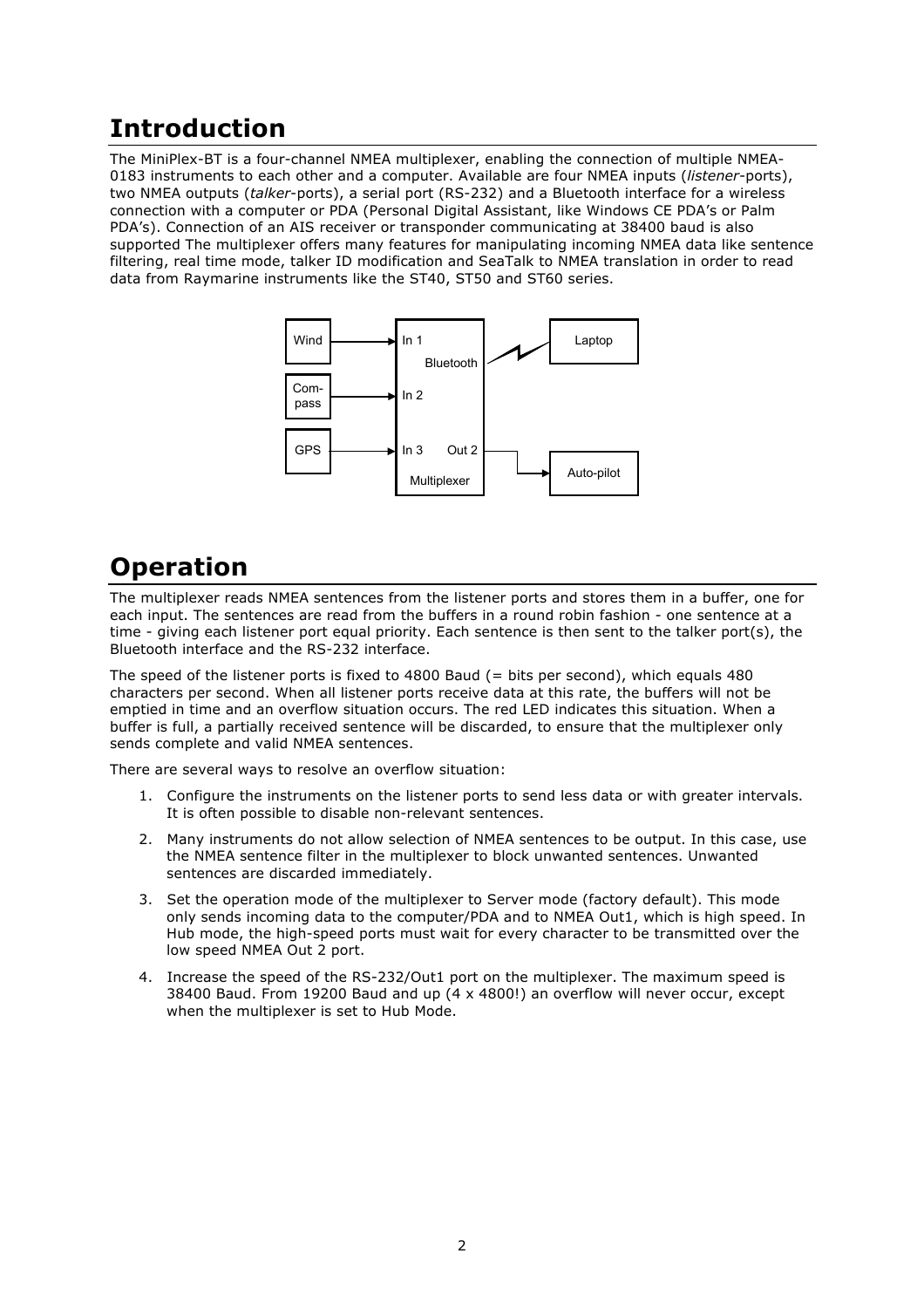The multiplexer has two talker ports, 'Out 1' and 'Out 2'. All received sentences from the listener ports are available on talker port 'Out 1'. Talker port 'Out 2' can be configured to output either all received sentences from the listener ports and the computer/PDA (Hub Mode), or only sentences from the computer/PDA (Server Mode). See the table below.

|                      | <b>NMEA</b><br>In <sub>1</sub> | <b>NMEA</b><br>ln 2 | <b>NMEA</b><br>In <sub>3</sub> | <b>NMEA</b><br>ln 4 | <b>Bluetooth</b><br>In | <b>RS-232</b><br>In |
|----------------------|--------------------------------|---------------------|--------------------------------|---------------------|------------------------|---------------------|
| NMEA Out 1           | H/S/A                          | H/S/A               | H/S/A                          | H/S/A               |                        | А                   |
| NMEA Out 2           | н                              |                     | н                              | н                   | H/S/A                  | H/S                 |
| <b>Bluetooth Out</b> | H/S/A                          | H/S/A               | H/S/A                          | H/S/A               |                        | H/A                 |
| <b>RS-232 Out</b>    | H/S/A                          | H/S/A               | H/S/A                          | H/S/A               | H/A                    | Α                   |

H: Hub mode, S: Server mode, A : AIS mode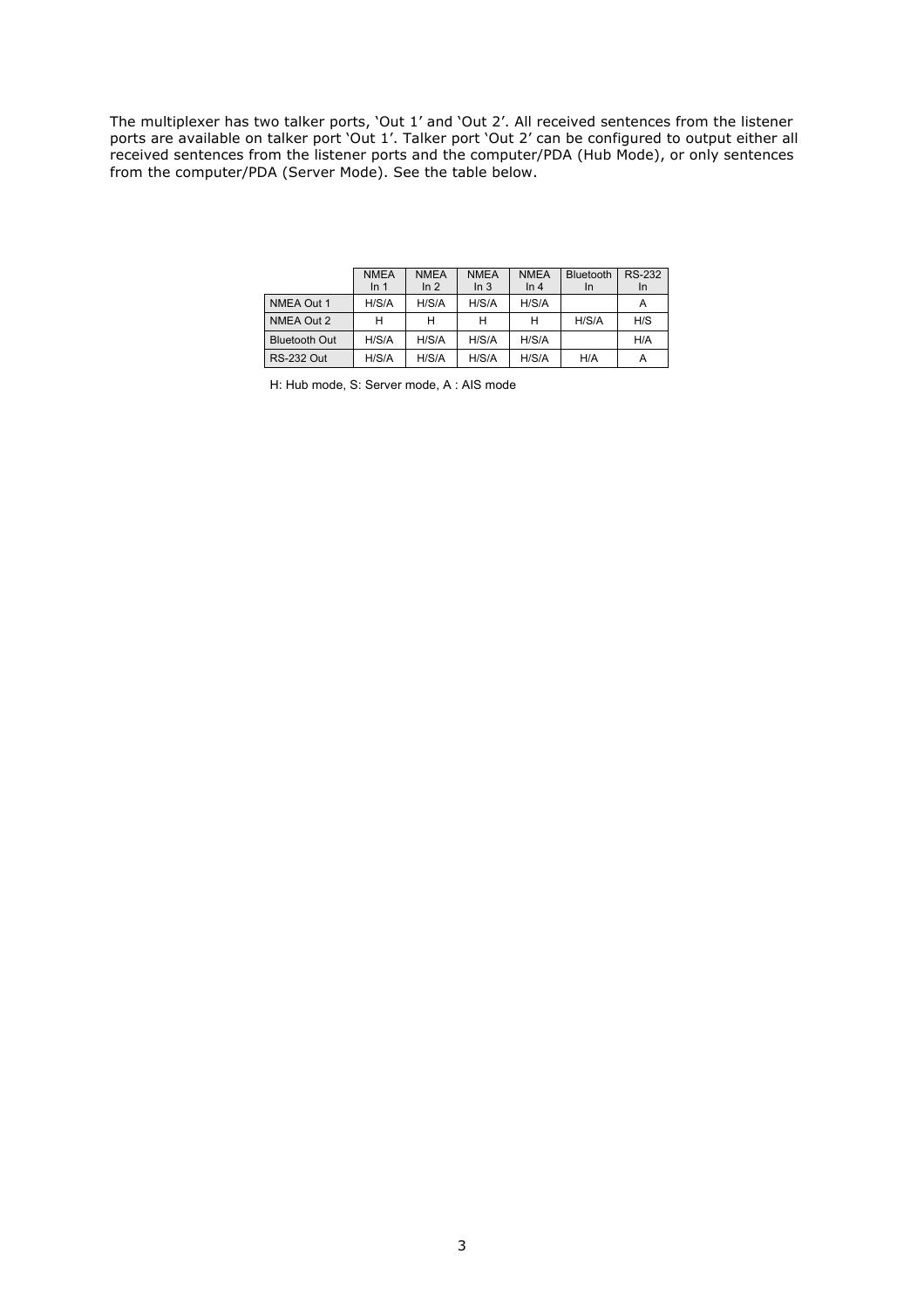## **Connections**

### **NMEA Listener Ports**

The multiplexer has four listener ports, 'In 1' to 'In 4'. Each listener port should be connected to one instrument only. These inputs are galvanically isolated from the multiplexer, as specified in the NMEA-0183 standard.

Connect the 'a' and 'b' terminals of the listener port on the multiplexer to the 'a' and 'b' terminals of the talker port on the instrument. Other designations used are for instance 'Data +' and 'Data -', 'TX+' and 'TX-' , 'Out +' and 'Out –' or 've+' and 've-'.

Some instruments have single ended talker ports, with only one data terminal. Connect this terminal to the 'a' terminal on the multiplexer, and connect the 'b' terminal on the multiplexer with the ground of the instrument. The latter is often combined with the power supply ground.



Differential Single-ended

### **NMEA Talker Ports**

Both talker ports can be connected to up to four instruments. Connect the 'a' and 'b' terminals of the talker port on the multiplexer to the 'a' and 'b' terminals of the listener port(s) on the instrument(s). Other designations used are for instance 'Data +' and 'Data -', 'TX+' and 'TX-' , 'Out +' and 'Out –' or 've+' and 've-'.

Some instruments have single ended listener ports, with only one data terminal. Connect this terminal to the 'a' terminal on the multiplexer, and leave the 'b' terminal on the multiplexer unconnected. Connect the 'Com' terminal on the multiplexer with the instrument ground.



Multiple instruments

The shield terminals (Shld) can be connected to the screen/shield of the cable, if present. This should always be done on one end of the cable only, preferable on the talker side.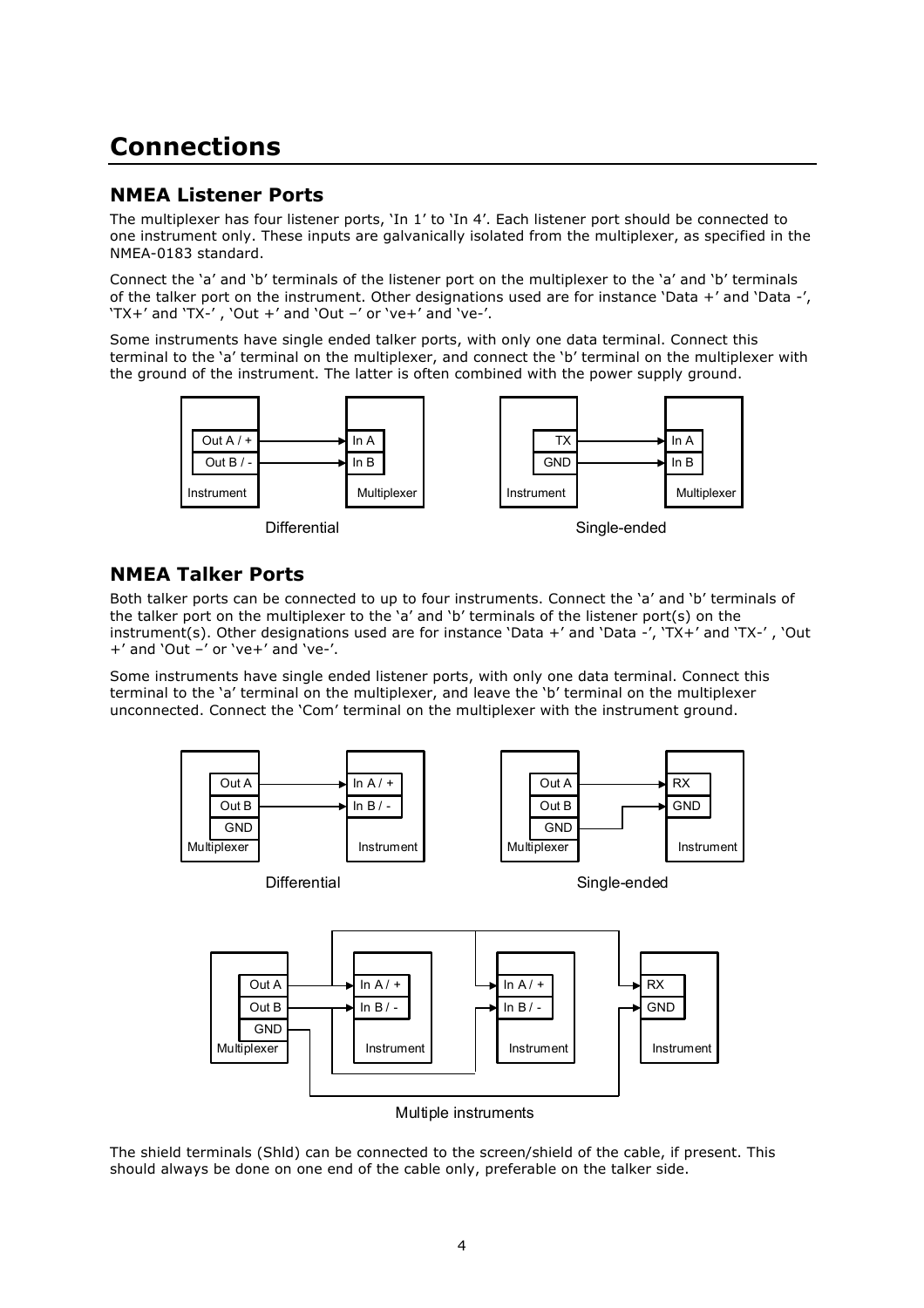## **SeaTalk**

SeaTalk<sup>®</sup> is a proprietary protocol developed by Raymarine®. This protocol is used for communication between Raymarine navigation instruments like the ST40, ST50 and ST60 series. To be able to use these instruments with commonly available navigation programs or to feed their data into other non-Raymarine instruments, the SeaTalk data needs to be translated into NMEA. Even Raymarine's own navigation software, Raytech Navigator, needs this translation.

The multiplexer can be connected to a SeaTalk network. It will translate all SeaTalk data required for navigation into NMEA sentences. NMEA Input 4 can be switched to SeaTalk mode and should be connected as follows:



Connecting a SeaTalk network

The screen of the SeaTalk cable is not connected to the multiplexer.

## **Bluetooth**

The MiniPlex-BT communicates with a computer or PDA through its Bluetooth interface, allowing the computer/PDA to receive all incoming NMEA data. The computer/PDA can also send data back to the multiplexer, which can be used to control an autopilot connected to NMEA Out2.

The Bluetooth interface uses the 'Serial Profile', which means that on the computer/PDA, this connection is presented as a standard COM port. Such a COM port can be opened by any application. To setup a connection, the MiniPlex-BT must be paired to your computer/PDA. Pairing is a process that makes a Bluetooth device known to a computer and vice versa, by their unique address. Pairing is initiated on the computer or PDA by issuing the appropriate commands on the respective devices. Mostly this will be something like 'Find Bluetooth Devices'. This operation will show a list of Bluetooth devices in the near surroundings that have responded to the computer's/PDA's inquiry scan. The multiplexer will be listed as "MiniPlex BT". Select the MiniPlex BT entry and enter the required passkey when asked. The passkey of the multiplexer is '0000' (four zeros). Follow the directions of your Bluetooth adapters' software to finish the pairing process and assigning it to a COM port (in case of a computer). This COM port will now be assigned to the MiniPlex-BT.

Data that is sent over the Bluetooth connection to the multiplexer will appear at NMEA Out2 but also at the RS-232 interface of the multiplexer when configured in Hub-mode.

## **RS-232 Serial Port**

The RS-232 interface or serial port on the multiplexer can be connected directly with the serial port of a computer, as shown in the diagram below.



rear-view of 9-pin sub-D connector

The RS-232 interface behaves in exactly the same way as the Bluetooth interface. All received NMEA data is available on both the RS-232 and the Bluetooth interface. If data is sent to the RS-232 interface in Hub-mode, it will not only be sent to the NMEA Out2 port, but also to the Bluetooth interface.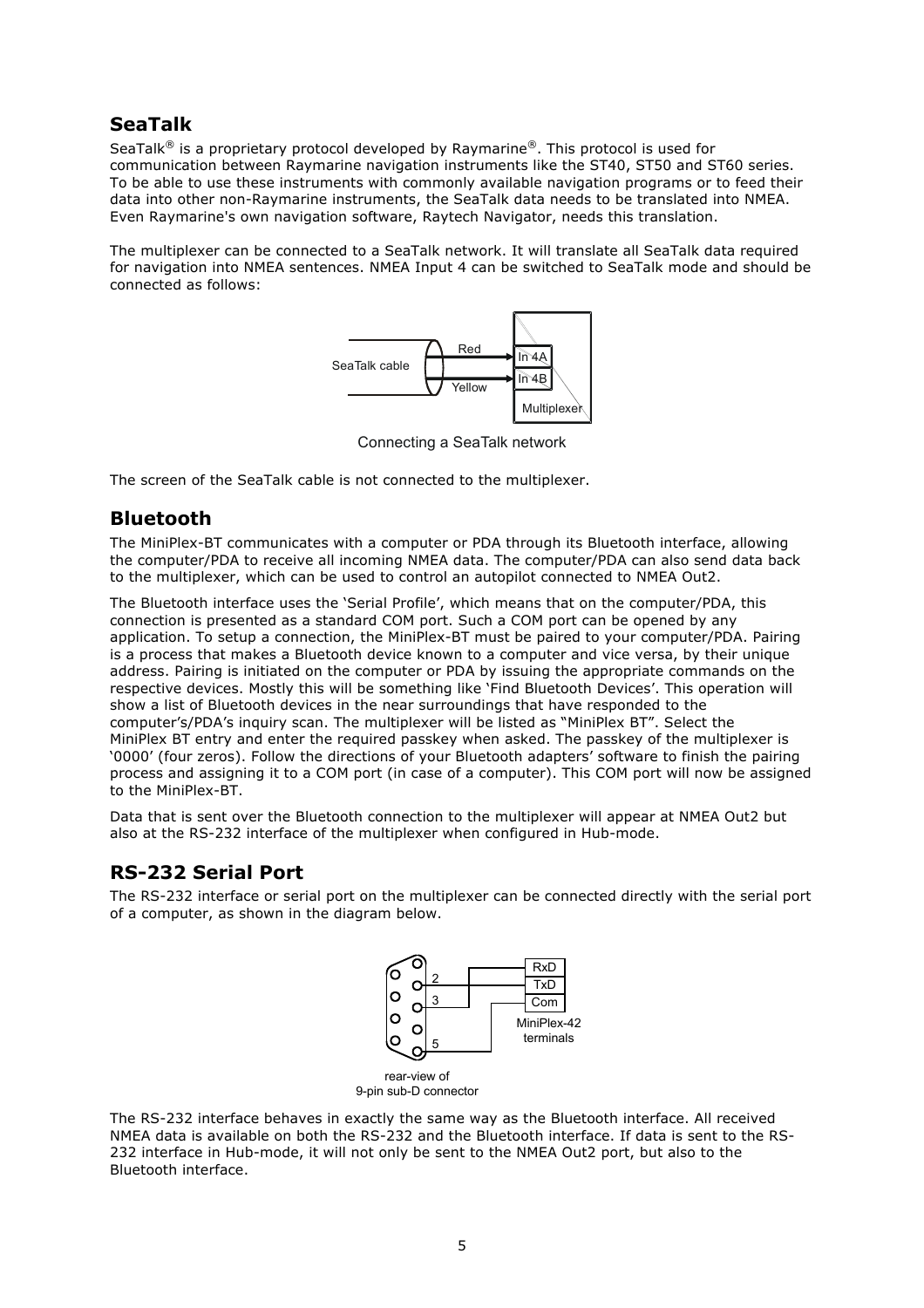This allows a PDA to be used as a wireless repeater for navigation information generated by the software on the computer.

The RS-232 interface is set to 38400 baud when shipped. It can however be set to any speed in the range from 4800 to 38400 baud using the MPX-Config utility. The RS-232 interface also doubles as an AIS input/output when the multiplexer is set to AIS mode.

## **Power Supply**

The multiplexer operates from a DC supply voltage from 8 to 35V and is protected against reversed polarity. It is recommended to connect the multiplexer to the same power source or circuit breaker as the ships instruments and/or computer.

## **Configuration**

Various options can be configured on the multiplexer, using the supplied configuration program MPX-Config. There is no installation procedure for this utility, just start it from the CD or copy it to a suitable folder on the hard disk of your computer. The top part of MPX-Config shows the NMEA sentences that are received by the multiplexer. The bottom part shows the configuration controls.

The File menu allows you to store the configuration settings of the multiplexer to a file or load the configuration from a file. This file format is similar to the Windows INI file format, allowing editing the files with a text editor. See the Technical Reference section for an example of a configuration file.

The multiplexer is configured with proprietary NMEA sentences. MPX-Config sends these sentences to the multiplexer but they can also be issued with a terminal program. See the Technical Reference section for a complete reference of the supported proprietary sentences.

| Devices About<br>File                                                                                                                                                                                                                                                                                                                                                                           |                                                                                                           |
|-------------------------------------------------------------------------------------------------------------------------------------------------------------------------------------------------------------------------------------------------------------------------------------------------------------------------------------------------------------------------------------------------|-----------------------------------------------------------------------------------------------------------|
|                                                                                                                                                                                                                                                                                                                                                                                                 |                                                                                                           |
|                                                                                                                                                                                                                                                                                                                                                                                                 |                                                                                                           |
| Serial Port<br>Real-Time<br>Sentence Filter<br>Mode of Operation <sup>-</sup><br>Overflow<br>C Server<br>$\Box$ Ch.1<br>$\bullet$ Ch.1<br>Speed: 4800<br>$\blacktriangledown$<br> PC  1   2   3   4   Sentence<br>Ch.2<br>Ch.2<br>$C$ . Hub<br>п.<br><b>NOOO</b> GPRMC<br>0<br>⊻<br>Port: COM1<br>Ch.3<br>$\bullet$ Ch.3<br>г<br>Auto Server/Hub<br>n<br>Ch.4<br>$\bullet$ Ch.4<br>п<br>$C$ AIS | $\overline{v}$<br>Store <sup>D</sup><br>5<br>$\bullet$ HCHDT<br>Load $\mathbf{\nabla}$<br>$\bullet$ IIMWV |
| Talker ID <sup>.</sup><br>Options <sup>-</sup><br>00000 --GIL<br>Read Configuration<br>Priority<br>00000 --GGA<br>Ch.1:<br>ç<br><b>Channel Numbers</b><br>♦♦♦♦ --GSY<br>Ch.2:<br>$HDG \rightarrow HDT$<br>M<br>SeaTalk --> NMEA<br>Ch.3: $\sqrt{VI}$<br>Ch.4:                                                                                                                                   | <b>NO</b> IIMTW<br>Delete $\pm 1$<br>Capture <b>Table</b><br>Add                                          |
| NMEA Sentence Input <sup>-</sup><br>$Set \bigtriangledown$<br>Send<br>Serial:<br>Config file: D:\manual.mpx<br>Device:<br>Version:                                                                                                                                                                                                                                                              | Clear List 宿<br>ShipModul<br><b>Marine Electronics</b><br>Log: ---                                        |

All configuration settings are stored in the multiplexer's non-volatile memory. These settings are retained without power supply.

**Screenshot of MPX-Config**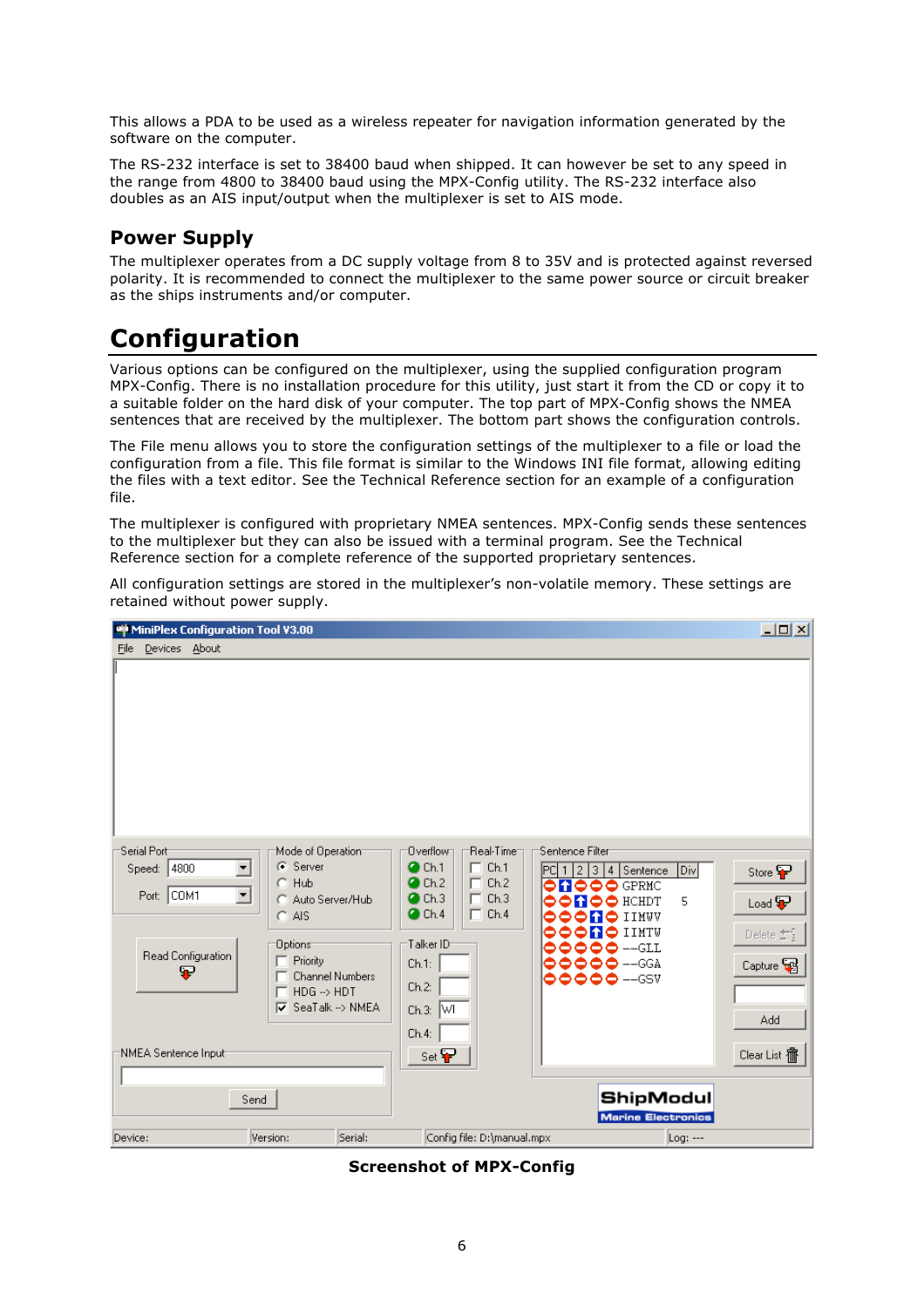## **Serial Port**

Before being able to configure the multiplexer, select the serial port to which the multiplexer is connected or the serial port assigned by the Bluetooth pairing process. When selecting the baud rate, either choose 38400 (factory default) of choose 'Automatic' to let MPX-Config detect the communication speed of the multiplexer automatically. This may take a few seconds, especially when instruments are sending data to the multiplexer. When a 'Multiplexer does not respond' message appears, disconnect or shut down the connected instruments. Another option is to try every possible setting from 4800 to 38400 baud, until NMEA data appears in the top window of MPX-Config. When the right baud rate has been found, the multiplexer will follow any change you make: when you set MPX-Config to 38400 baud, the multiplexer will also be set to this value in order to stay 'synchronized' with MPX-Config. If you exit MPX-Config, the settings will be saved. Note that the Serial Port speed also affects the speed of NMEA Out1, since both ports run in parallel. When accessing the multiplexer through the Bluetooth port, the baud rate setting does not affect the speed at which the data is transferred between the computer/PDA and the multiplexer.

## **Read Configuration**

Every time you start MPX-Config, it will request the current configuration from the multiplexer. When this is unsuccessful (various controls on the MPX-Config window are greyed), you can manually request the current configuration with this button.

The status line on the bottom of the MPX-Config window will show the name of the multiplexer, the internal software version, the serial number and the optionally loaded configuration file.

## **Options**

Various options can be enabled on the multiplexer by checking one of the checkboxes as shown on the right.

#### **Priority**

The Priority option assigns a priority to incoming NMEA data, based on which input channel it is received. The RS-232 and Bluetooth inputs both have the highest priority, followed by NMEA In 1, 2, 3 and 4 in descending

order. If for instance two GPS receivers are connected to input 1 and 2 and both GPS receivers output GPRMC sentences, only the sentence from the GPS on input 1 is passed. This feature can be useful to set up a second GPS as a backup for the main GPS.

The multiplexer only uses the sentence formatter (the 'RMC' part) for comparison. Another useful application is when a Loran-C receiver is used as a backup for the GPS. With the GPS connected to input 1 and the Loran-C receiver connected to input 2, the NMEA data from the GPS is passed while similar NMEA sentences (e.g. LCRMB, LCGLL) from the Loran-C are blocked. When the GPS fails, a timeout mechanism ensures that after 10 seconds the NMEA data from the Loran-C is passed through the multiplexer.

Please note that not every sentence from a lower priority input is blocked. When for instance the Loran-C outputs GLC sentences (which a GPS definitely does not), these are passed through the multiplexer too. The priority mechanism only works on sentences with a similar formatter (characters 3 to 5).

The following example shows what is passed and what not. The left column in the table shows the sentences from a GPS and the right column the sentences from a Loran-C. The sentences that are greyed in the table are blocked by the priority mechanism. The table shows that only the GLL and RMB sentences from the Loran-C are blocked. If it is necessary to block the remaining sentences from the Loran-C, the Sentence Filter can be used.

| <b>GPS</b><br>(In 1) | Loran-C<br>(In 2) |
|----------------------|-------------------|
| <b>GPGLL</b>         | LCGLL             |
| <b>GPRMB</b>         | <b>I CRMB</b>     |
| <b>GPGGA</b>         | LCGLC             |
| <b>GPRMC</b>         | LCBOD             |

The priority mechanism can store up to 30 sentence types to

determine their priority. The list is scanned every second and entries older than 10 seconds are removed. This ensures that sentence types on lower priority inputs are passed when their counterparts on higher priority inputs are no longer received.

#### **Channel Numbers**

This option inserts channel number information in the NMEA stream that is output by the multiplexer. Each NMEA sentence that is output on the RS-232 and Bluetooth interface is preceded by a proprietary NMEA sentence '\$PSMDCN', to indicate on which NMEA input the following

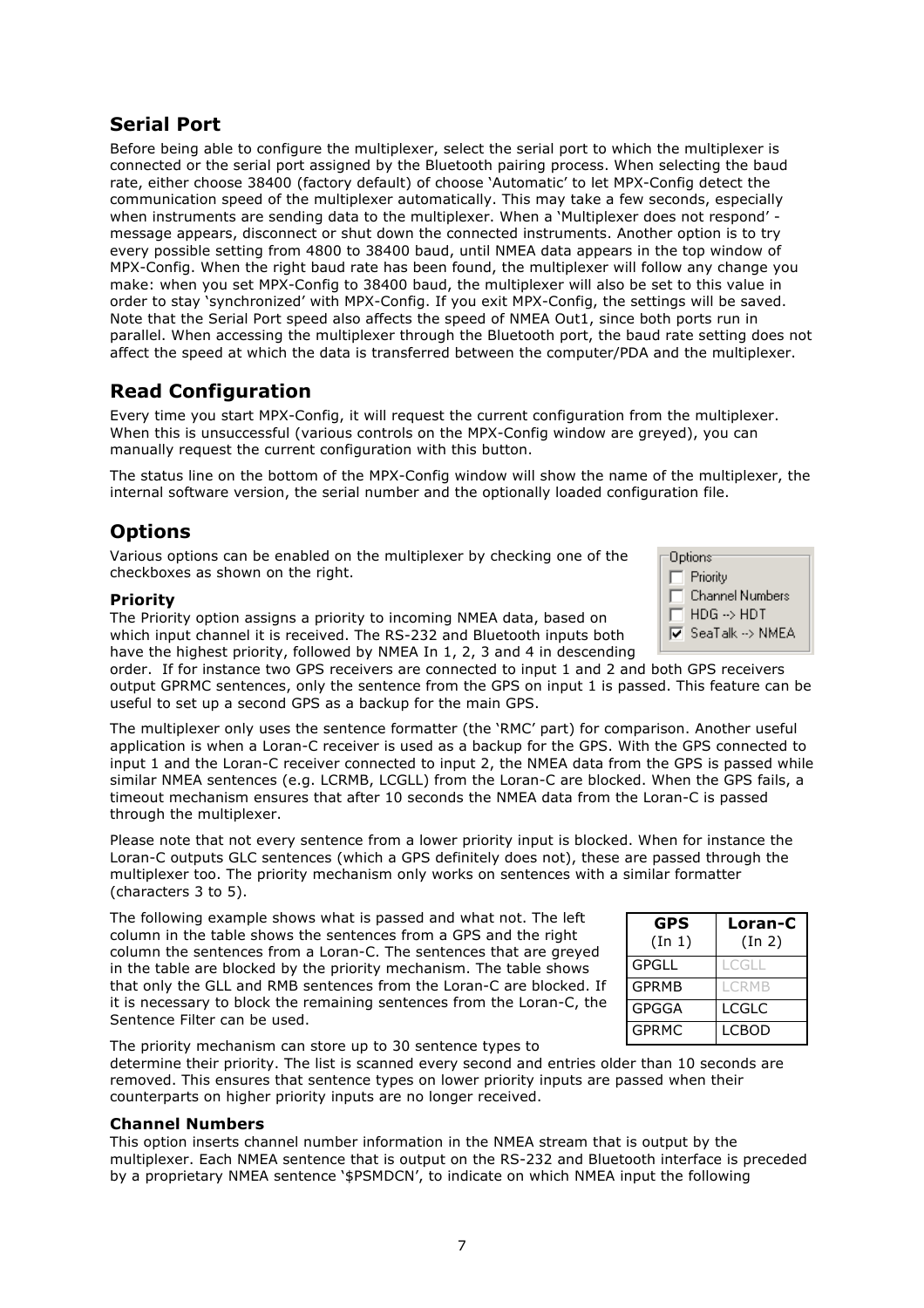sentence was received. The following example shows that the IIGGA sentence was received on input 1, the GPGGA sentence on input 2, the IIGLL sentence on input 1 and the HEHDT sentence on input 3.

```
$PSMDCN,1*1A
$IIGGA,143357.999,5301.0061,N,00635.5479,E,1,06,1.9,90.0,M,,,,0000*2E
$PSMDCN,2*19
$GPGGA,143357.999,5301.0061,N,00635.5479,E,1,06,1.9,90.0,M,,,,0000*39
$PSMDCN,1*1A
$IIGLL,5301.0061,N,00635.5479,E,143357.999,A*22
$PSMDCN,3*18
$HEHDT,67.0,T*1E
```
This channel number information is used by our utility VirtualPlex-1 to send NMEA sentences from a certain input port on the multiplexer to a specific virtual serial port.

In the example on the right, VirtualPlex-1 is configured to create a virtual serial port COM3, which is assigned to input channel 2 on the multiplexer. Applications that open COM3 will thus only receive NMEA sentences from input channel 2 on the multiplexer.

#### **HDG -> HDT**

This option changes an HDG sentence (magnetic heading) into an HDT sentence (true heading). If the HDG sentence contains a magnetic variation, it is used to calculate the



true heading from the magnetic heading in the HDG sentence, otherwise the magnetic heading is just copied into the HDT sentence. This option can be used when a device like a Voyage Data Recorder needs a true heading from a gyrocompass while only a fluxgate compass is available.

#### **SeaTalk -> NMEA**

To enable translation of SeaTalk® into NMEA, check this option. SeaTalk is a proprietary protocol developed by Raymarine® and it is used for communication between Raymarine navigation instruments like the ST40, ST50 and ST60 series. To be able to use these instruments with commonly available navigation programs or to feed their data into other non-Raymarine instruments, the SeaTalk data needs to be translated into NMEA. See the Technical Reference section for an overview of the SeaTalk data that is translated into NMEA.

### **Mode of Operation**

The multiplexer can operate in four different modes: Server, Hub, Automatic and AIS. Basically, these modes determine which NMEA data is available on NMEA Out2.

Server mode: In this mode, the combination of computer and multiplexer acts as an NMEA server. Incoming NMEA data from NMEA In1 to In4 is sent to computer and NMEA Out1. NMEA Out2 only outputs data received from the computer.

| Mode of Operation  |
|--------------------|
| $\bigcap$ Server   |
| $C$ Hub            |
| C. Auto Server/Hub |
| G AIS              |

Hub mode: In Hub mode, the multiplexer acts as a hub where all NMEA data comes together and is sent out again. All incoming NMEA data from NMEA In1 to In4 and the computer is available on NMEA Out2. This mode has one limitation: since the NMEA data is sent to multiple outputs on the multiplexer, the total throughput is limited by the speed of the slowest output: NMEA Out2, which is fixed to 4800 baud. This may cause buffer overflows.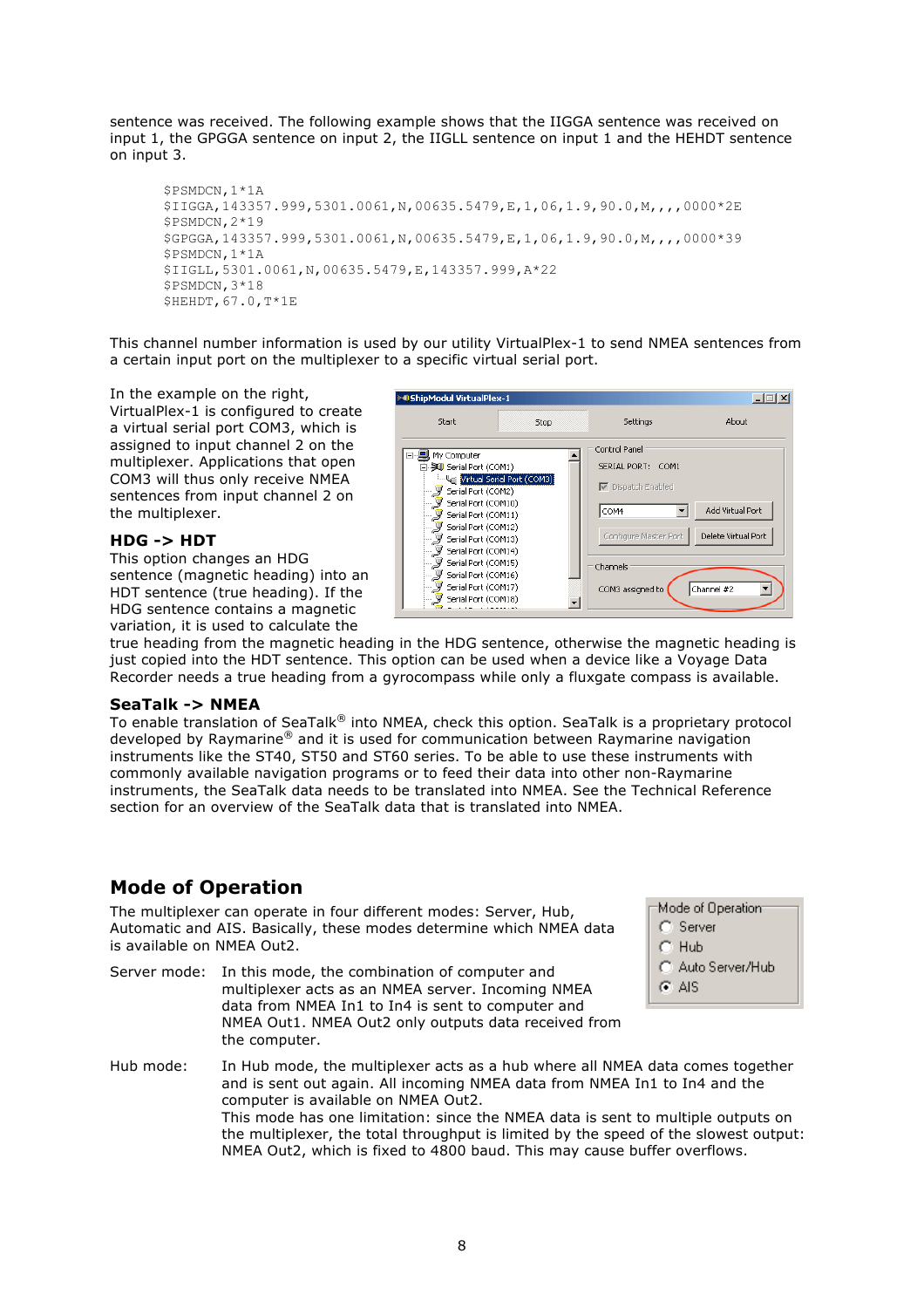- Auto mode: When Auto mode is selected, the multiplexer automatically switches between Huband Server mode, depending on the presence of computer generated data. When the multiplexer receives NMEA data from the computer, it switches to Server mode. When no data is received from the computer for more than 10 seconds, the multiplexer will switch to Hub mode.
- AIS mode: This mode is used to connect an AIS receiver or transponder running at 38400 baud. The AIS receiver or transponder must be connected to the RS-232 interface of the multiplexer while the computer must be using the Bluetooth interface to connect to the multiplexer. The communication speed of the multiplexer must be set to 38400 baud. The multiplexer will now send the data received from the RS-232 interface to the Bluetooth channel and to NMEA Out1, unlike in Hub or Server mode, where it is also sent to NMEA Out2. NMEA Out1 can be connected to an AIS capable chart plotter. Data sent from the computer to the multiplexer over the Bluetooth channel will also be sent to the RS-232 interface. The multiplexer thus provides a bi-directional channel between the RS-232 and the Bluetooth interfaces.

Auto mode is very useful when sailing alternately with our without a laptop. Consider a typical setup as shown below:



When the laptop is on board, it will receive all information from the instruments and the running navigation software is able to calculate the course to steer and drive the autopilot accordingly. Because the laptop is sending NMEA data, the multiplexer is in server mode and the autopilot will therefore receive information from the laptop only.

When the laptop is not on board or not sending any data, the multiplexer switches to hub mode and sends all data from the instruments directly to the autopilot. This way, the autopilot will receive course information directly from the GPS.

NMEA Out1 is not affected by the mode setting. On this output, only NMEA data from the NMEA inputs is available. Since this output is connected in parallel with the RS-232 interface, it will operate at the same speed as the RS-232 interface. When the RS-232 interface is set to 38400 baud, NMEA Out1 will also run at 38400 baud.

## **Real-Time**

The Real-Time option bypasses the buffer on a specific channel. In normal operation, all incoming NMEA sentences are stored in a buffer, one for each channel, which holds approximately 2 seconds of NMEA. In situations with heavy NMEA traffic, these buffers can be filled up quite rapidly until an overflow occurs (read LED blinks). Normally an overflow situation is not dangerous, it only means that every now and then an incoming NMEA sentence is discarded because the buffer has no room left to store the entire sentence.



However, when a fluxgate or gyrocompass is connected, which sends it's heading 10 or 20 times per second, the corresponding input buffer on the multiplexer is filled up constantly. Together with NMEA data from other instruments, the total amount of data passing through the multiplexer gets so high that almost all used inputs are in constant overflow, resulting in an unacceptable delay of information of up to 20 seconds. This makes it impossible for an autopilot to steer on a compass heading.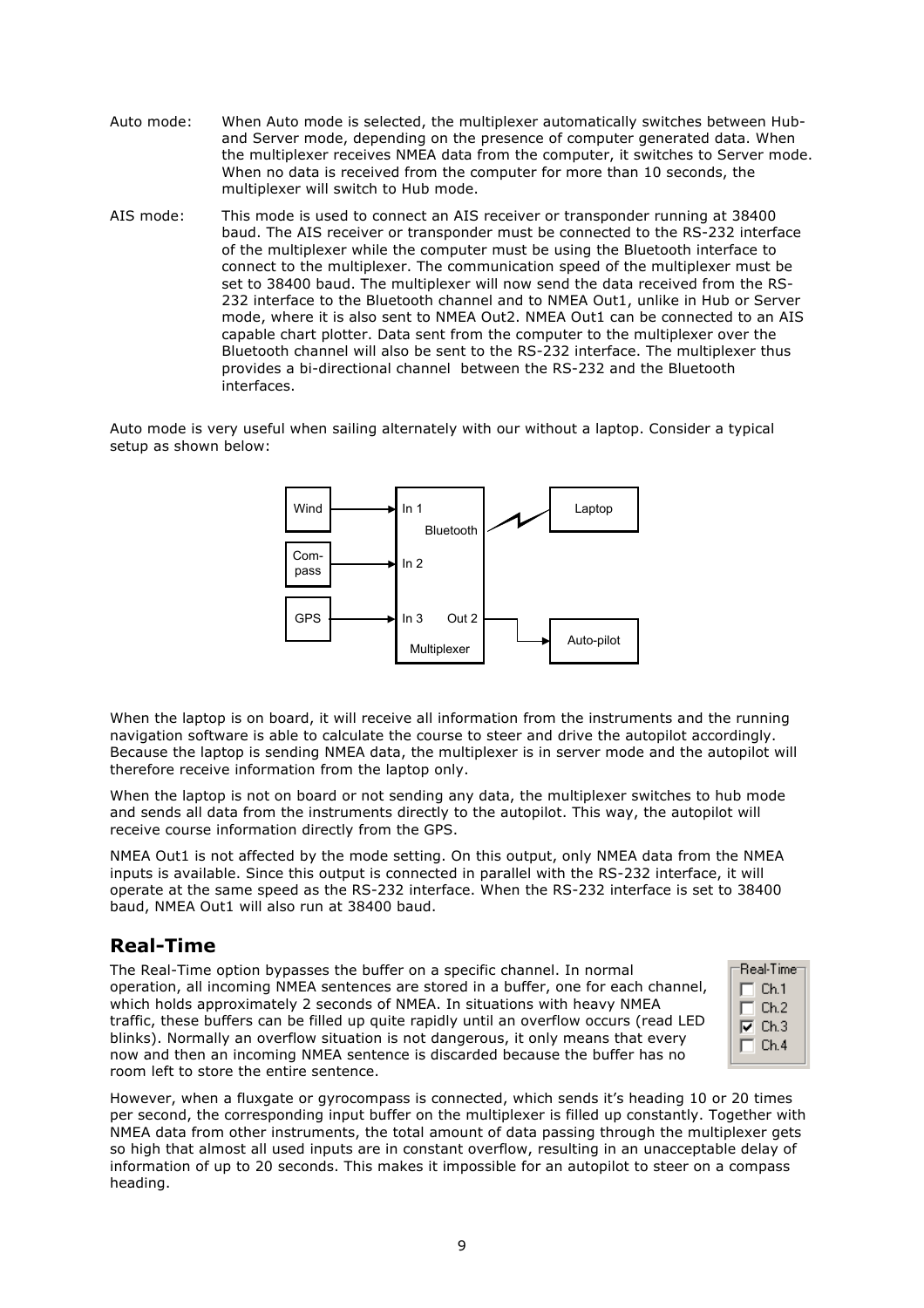By enabling the Real-Time option on a channel that is connected to a compass, the buffer on that channel is bypassed and the NMEA data from the compass is passed through the multiplexer immediately. Some NMEA sentences will be discarded when the multiplexer is servicing another channel, but this is far less of a problem than having a 20 second delay in the heading information.

The overflow indicators on the MPX-Config screen can also be used to determine which channel is causing the overflow. The LED corresponding to the compass channel will be lit almost continuously. See the section **Operation** for ways to prevent an overflow.

## **Talker ID**

The multiplexer allows you to change the talker ID of incoming sentences. Enter the desired talker ID in the edit box of the desired channel and press the Set button to send the setting to the multiplexer. Pressing the Read Configuration button will read the Talker ID settings from the multiplexer. To clear a talker ID, simply clear the edit box(es) and press the Set button. Please note that any combination of two characters can be used as talker ID, including spaces. Therefore, make sure you clear the edit box and not fill it with spaces if you want to clear a talker ID.

With the setting as shown on the right, any NMEA sentence received on input channel 1 will get talker ID 'II'. Thus a GPRMC sentence from a GPS will be changed into IIRMC.

This feature can be useful when similar sensors are connected to the multiplexer and the software must be able to distinguish between the data from these sensors. A catamaran for instance could have a depth sensor in each hull, sending similar sentences to the navigation software.

## **Sentence Filter**

The sentence filter is a powerful feature that allows you to specify exactly which NMEA sentence may be received on any channel, including the Bluetooth interface. Up to 30 rules can be entered, either manually or by capturing the NMEA sentences that are received by the multiplexer.

Each filter rule consists of the address field of an NMEA sentence (2 characters for the talker ID and 3 characters for the sentence formatter like 'GPRMC') and an indicator for each channel (Inputs 1 to 4 and the PC). The indicator can be toggled between a pass sign ( $\Box$ ) and a block sign ( $\Diamond$ ) by clicking on it. This determines whether that specific sentence will be passed or blocked by the multiplexer. Wildcards are allowed too by using the '-' character.

#### **An Example**

The first step is to fill the list with NMEA sentences to be filtered. This can be done automatically by pressing the 'Capture' button. All controls will be disabled during capture and the 'Capture' button changes to 'Stop'.

Leave the capture mode running for approximately 10 seconds. By that time, all connected instruments will have sent NMEA sentences. Press 'Stop' to end capture mode.

To make sure all sentences are captured properly, no Talker ID's may be specified for input channels 1 to 4.

After the capture process, the list may look like the example on the right: the list shows received sentences GLL and RMC on input 1 and HEHDT on input 2 (GLL and RMC would have been preceded by GP but more on that later).

If for instance the GGA and GLL sentences have to be blocked, simply click on the pass signs of both sentences, to change them into a block sign. Pressing the Store button sends the list to the multiplexer. Now the filter is operational.

As can be seen in the picture, the GLL and RMC sentences contain two dashes ('--') to indicate a wildcard. This means that the first two characters are not used in the comparison with received





| Overflow            |  |
|---------------------|--|
| $\bullet$ Ch.1      |  |
| Ch.2                |  |
| Ch.3<br>У.          |  |
| $\blacksquare$ Ch.4 |  |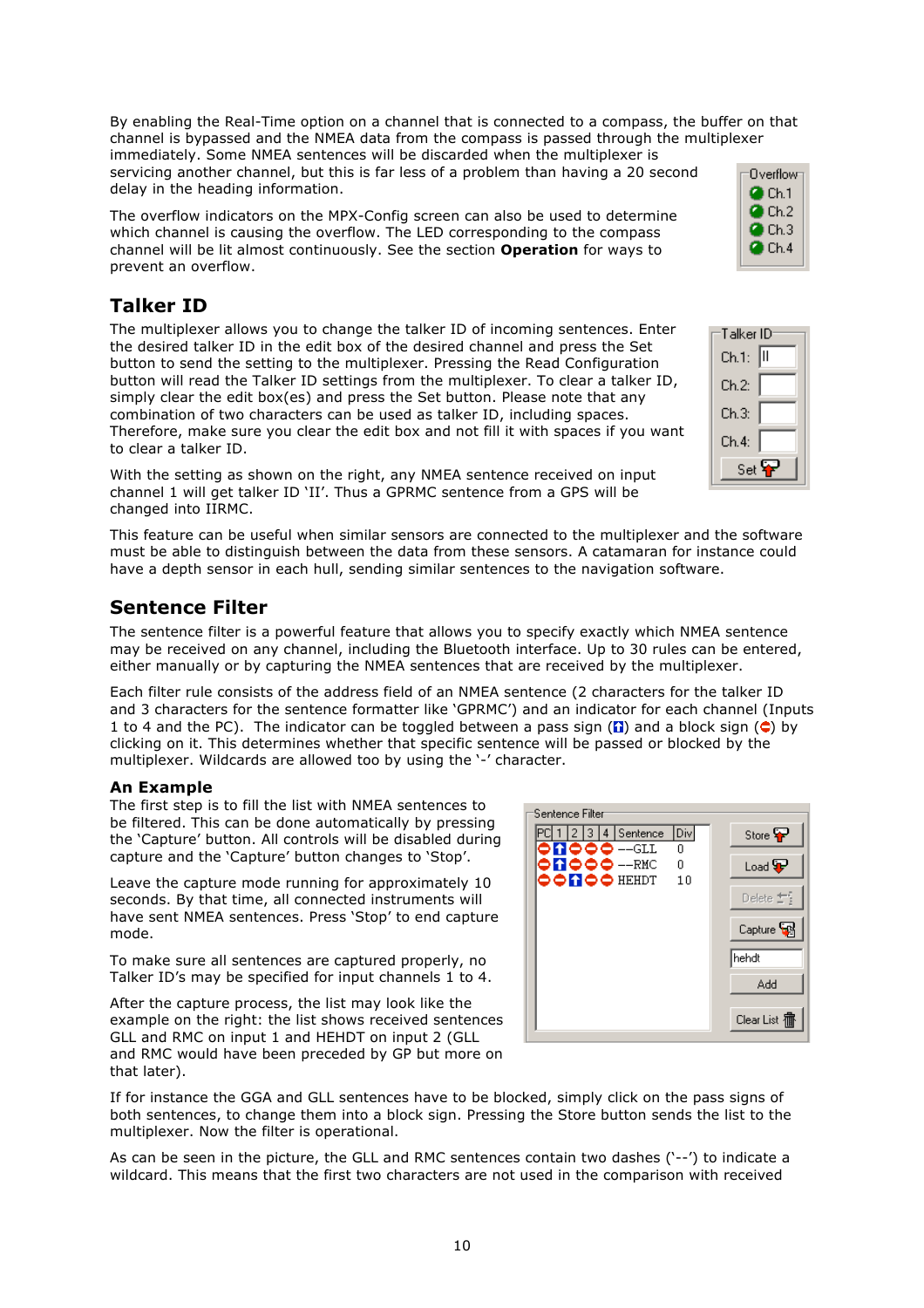data. In this case, the filter processes anything that has a sentence formatter of GLL or RMC. When a list is captured, you can click on a sentence with the cursor and edit the characters of that list entry. Thus a captured sequence with 'GPRMC' and 'GPGLL' can be changed into '--RMC' and '--GLL'. A useful purpose for wildcards is to block proprietary sentences from a device by entering 'P----' in the filter list. This will block any sentence that starts with a 'P'.

The number in the last column is a divisor factor. By default, this number is 0, which means that every occurrence of that sentence is passed. To lower the frequency of a sentence, a number between 2 and 99 can be entered. For instance, if a fluxgate compass is sending 10 sentences per second, and the multiplexer or a connected device is suffering from an overflow, you can enter a 5 in the divisor column. The effect is that every fifth sentence will be passed while all others are blocked. This brings the sentence frequency down from 10 to 2 sentences per second.

#### **Managing the list**

The filter list is managed in MPX-Config and can be stored to or retrieved from the multiplexer. Clicking on a traffic sign toggles it between a pass sign ( $\Box$ ) and a block sign ( $\Diamond$ ), which determines whether that specific sentence will be passed or blocked on that channel. Each column represents an input of the multiplexer, including the input from the computer (PC). The following management functions are available:

- **Store** Stores the filter list from MPX-Config into the multiplexer. Any existing filter rules in the multiplexer are overwritten with the ones in the list.
- **Load** Loads the filter list from the multiplexer into MPX-Config. The loaded filter rules are added to any existing rules in the list. If you do not want this, clear the list by pressing the Clear List button first.
- **Delete** Delete a filter rule from the list in MPX-Config. Select the filter rule to be deleted by clicking on the formatter (e.g. 'RMC') and press the Delete button.
- **Capture** Enables the capture mode. The filter list will be filled automatically with the NMEA sentences that are received by the multiplexer. For this function to work properly, it is necessary that any 'Talker ID' and 'Channel ID' settings be cleared first. Otherwise, the list will be filled with modified sentences instead of the originals.
- **Add** Add a filter rule. Type the desired sentence address into the edit box left of the Add button and press Add or the enter key. This will enter a new filter rule with all channels blocked  $\left( \circ \right)$ . The input is case-insensitive; every entered sentence formatter will be converted into uppercase. The input must contain 5 characters, including wildcards.
- **Clear List** This button clears the filter list in MPX-Config (not the multiplexer!). To clear the list in the multiplexer, press the Store button after clearing the list in MPX-Config.

## **Manual NMEA input**

MPX-Config allows manual entry of NMEA sentences for testing, configuration etc. Type the desired NMEA sentence in the edit box as shown on the right and press the Send button or the enter key. Do not precede the NMEA sentence with a '\$' as MPX-Config will do

| NMEA Sentence Input: |      |
|----------------------|------|
| <b>PSMDVER</b>       |      |
|                      | Send |

this for you. The input is case sensitive, so whatever you type will be sent literally to the multiplexer. Since all NMEA commands are uppercase, you have to enter them as uppercase.

## **Indicators**

The multiplexer has two LED's. The green LED indicates the reception of valid NMEA data on the listener ports or the Bluetooth interface. The LED only blinks on valid NMEA sentences that start with a '\$' or '!' and end with a LF character, thus indicating a proper connection and polarity of the connected instrument. In case of a reverse polarity, the green LED will not blink.

The red LED indicates a buffer overflow, in case more data is coming in than can be transmitted. See section "**Operation**" for options to resolve an overflow situation.

Both LED's will blink once when the power is applied to the multiplexer. When the red LED stays lit, a hardware error is found during execution of the self-test.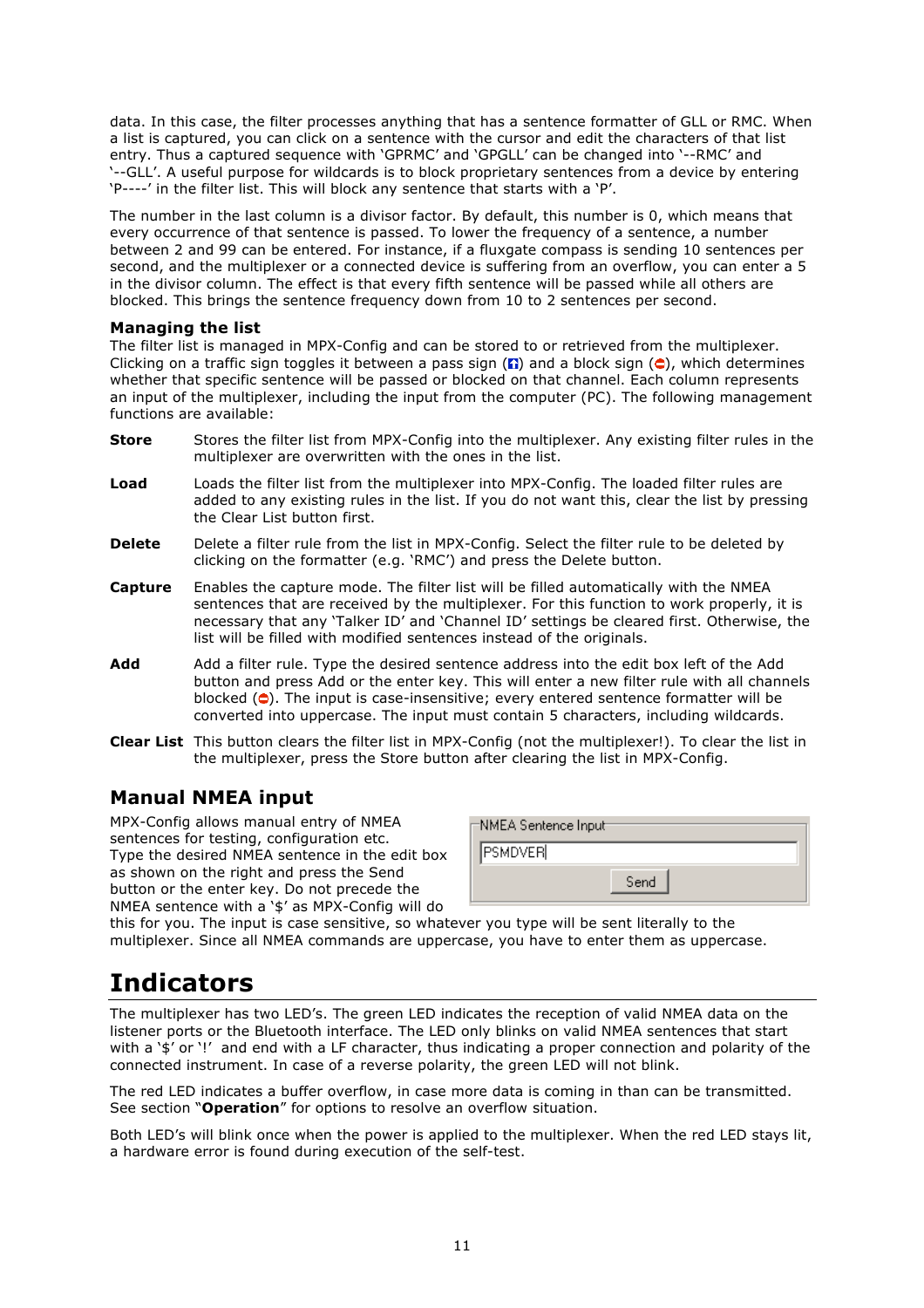## **Mounting**

The multiplexer is not waterproof. It should be mounted at a dry place, like behind the instrument panel, on a flat surface. Do not mount the multiplexer in a metal enclosure or behind a metal panel, as this obstructs the radio waves used for the Bluetooth connection.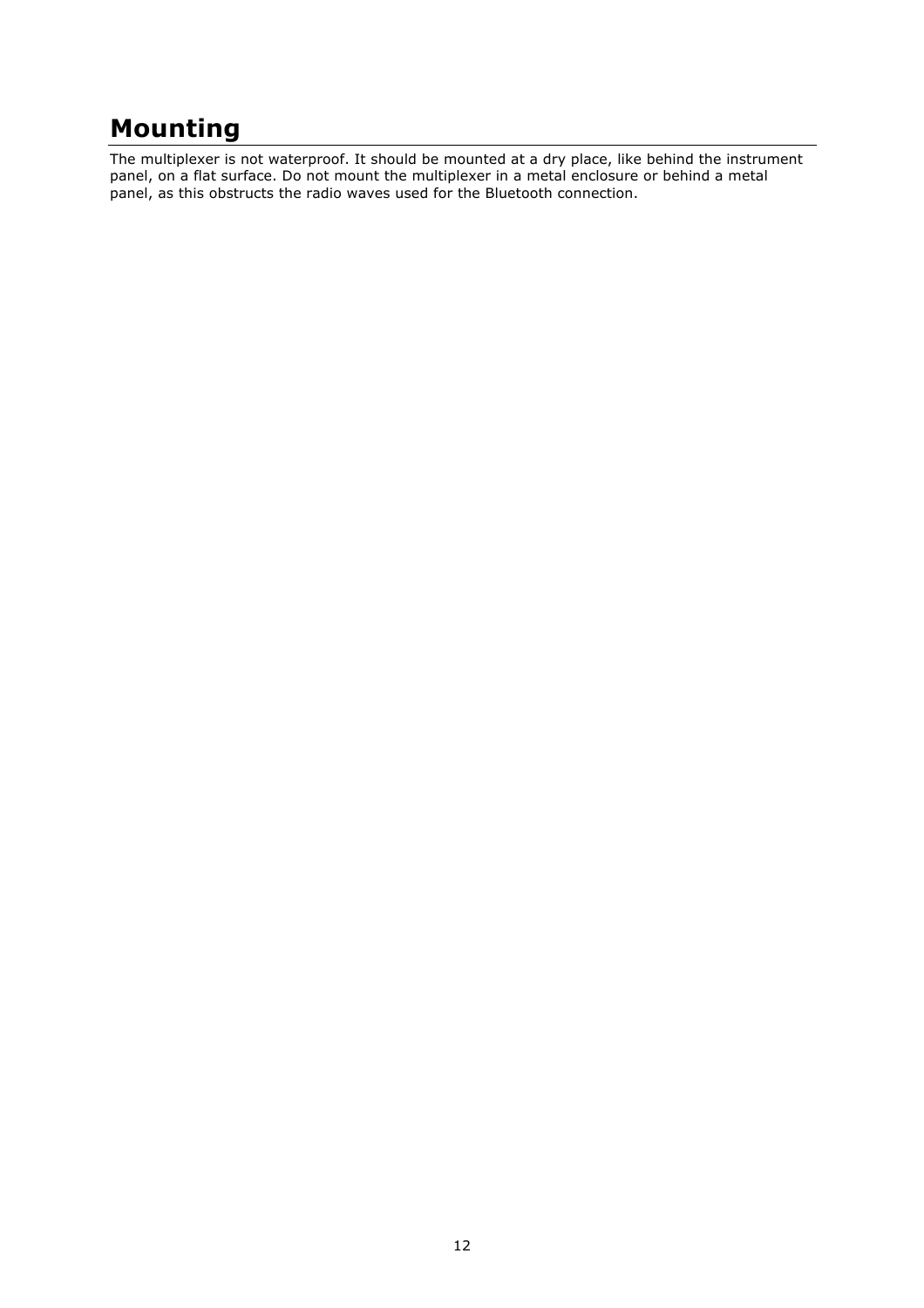## **Technical Reference**

## **MPX-Config Registry keys**

The serial port settings of MPX-Config are stored in the Windows registry, using the following keys:

```
HKEY_CURRENT_USER\Software\CustomWare\MPXConfig\BaudRate
HKEY_CURRENT_USER\Software\CustomWare\MPXConfig\SerialPort
```
## **MPX-Config INI file format**

The configuration file format of MPX-Config resembles the standard Windows INI file format. Below is an example with has all possible options listed. The example corresponds with the settings shown on the MPX-Config screenshot on page 5.

```
[Configuration]
Priority=0
Channel Numbers=0
HDG Translation=0
SeaTalk=1
Mode=0
RealTime Ch.1=0
RealTime Ch 2=0RealTime Ch.3=0
RealTime Ch.4=0
Talker ID1=
Talker ID2=
Talker ID3=WI
Talker ID4=
[Filter]
GPRMC=01000,0
HCHDT=00100,5
IIMWV=00010,0
IIMTW=00010,0
--GLL=00000,0-GGA=00000,0-GSV=00000,0
```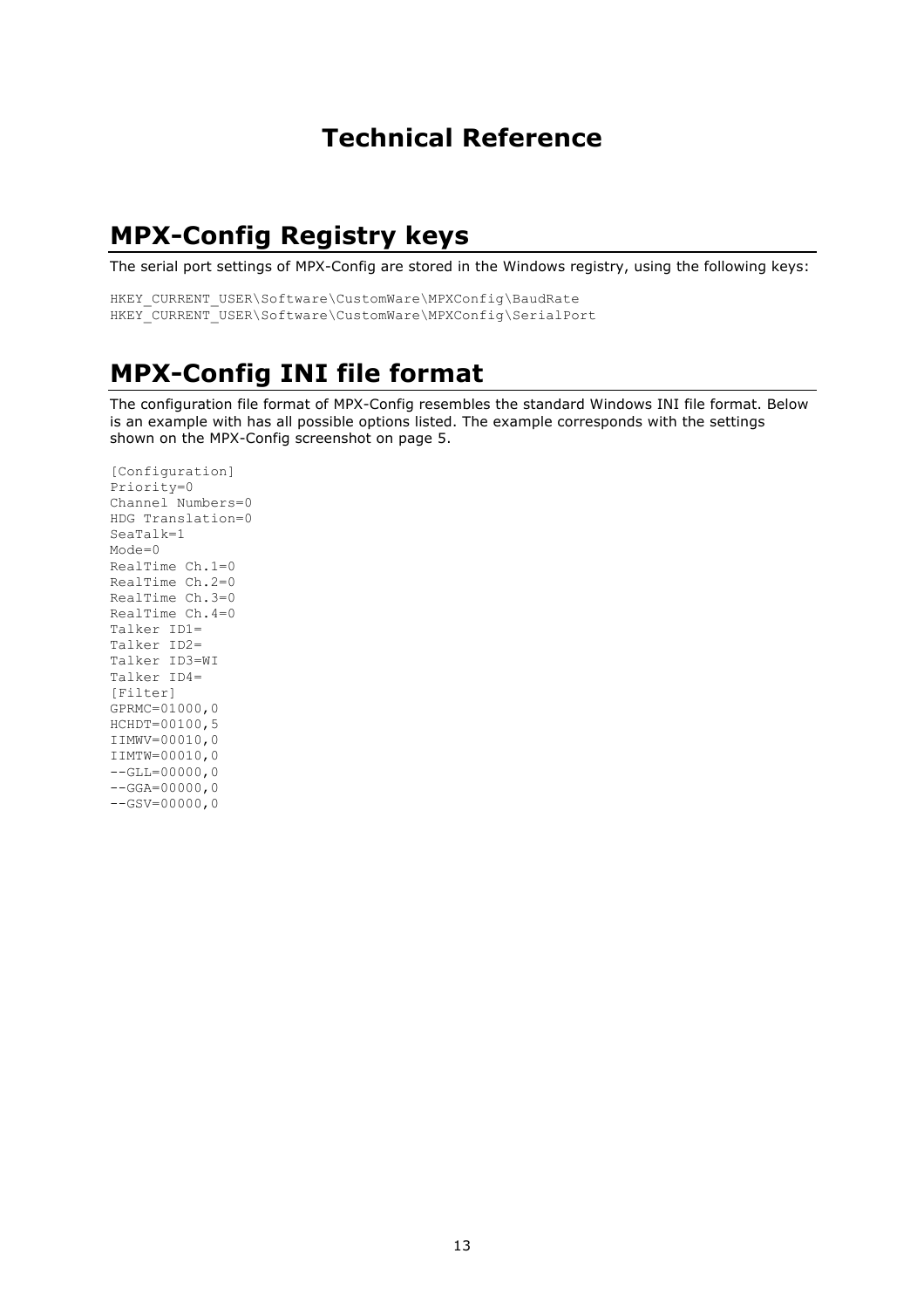## **Proprietary NMEA commands**

The multiplexer supports some NMEA commands through proprietary NMEA sentences. They also generate certain proprietary NMEA sentences in some modes of operation or as a response to NMEA commands.

All commands have the following format:

#### \$PSMDxx

- \$P: Start of a proprietary command. Dictated by the NMEA standard.
- SMD: ShipModul manufacturer's mnemonic.
- xx: Two- or three-character command code.

For ease of manual configuration, the commands issued to the multiplexer do not require a checksum. Sentences output by the multiplexer always contain a checksum. Sentences output by the multiplexer always contain a checksum, denoted with \*hh in the descriptions below.

### **Command reference**

#### **VER – Get Version**

Retrieves version information from the multiplexer. The multiplexer responds with the following version sentence:

\$PSMDVER,2.9.0,MiniPlex-BT,10025943,8082\*hh<CR><LF>

| 2.9.0:<br>MiniPlex-BT:<br>10025943:<br>8082: | software version number<br>product descriptor<br>serial number<br>multiplexer capabilities. This is a 4 digit, 16-bit field represented as a<br>hexadecimal number. Each bit identifies a capability of the multiplexer. The<br>following bits are defined:<br>2-0: Interface type, $0 =$ serial, $1 =$ USB, $2 =$ Bluetooth |
|----------------------------------------------|------------------------------------------------------------------------------------------------------------------------------------------------------------------------------------------------------------------------------------------------------------------------------------------------------------------------------|
|                                              | AIS mode supported (BT models only)<br>7:<br>15: $3rd$ generation multiplexer                                                                                                                                                                                                                                                |

hh: checksum

#### **CN - Channel Number indicator**

This sentence precedes an NMEA sentence to indicate through which input channel the sentence was received.

\$PSMDCN,x\*hh<CR><LF>

x: channel number 1,2,3 or 4.

hh: checksum

Example: \$PSMDCN,1\*1A<CR><LF>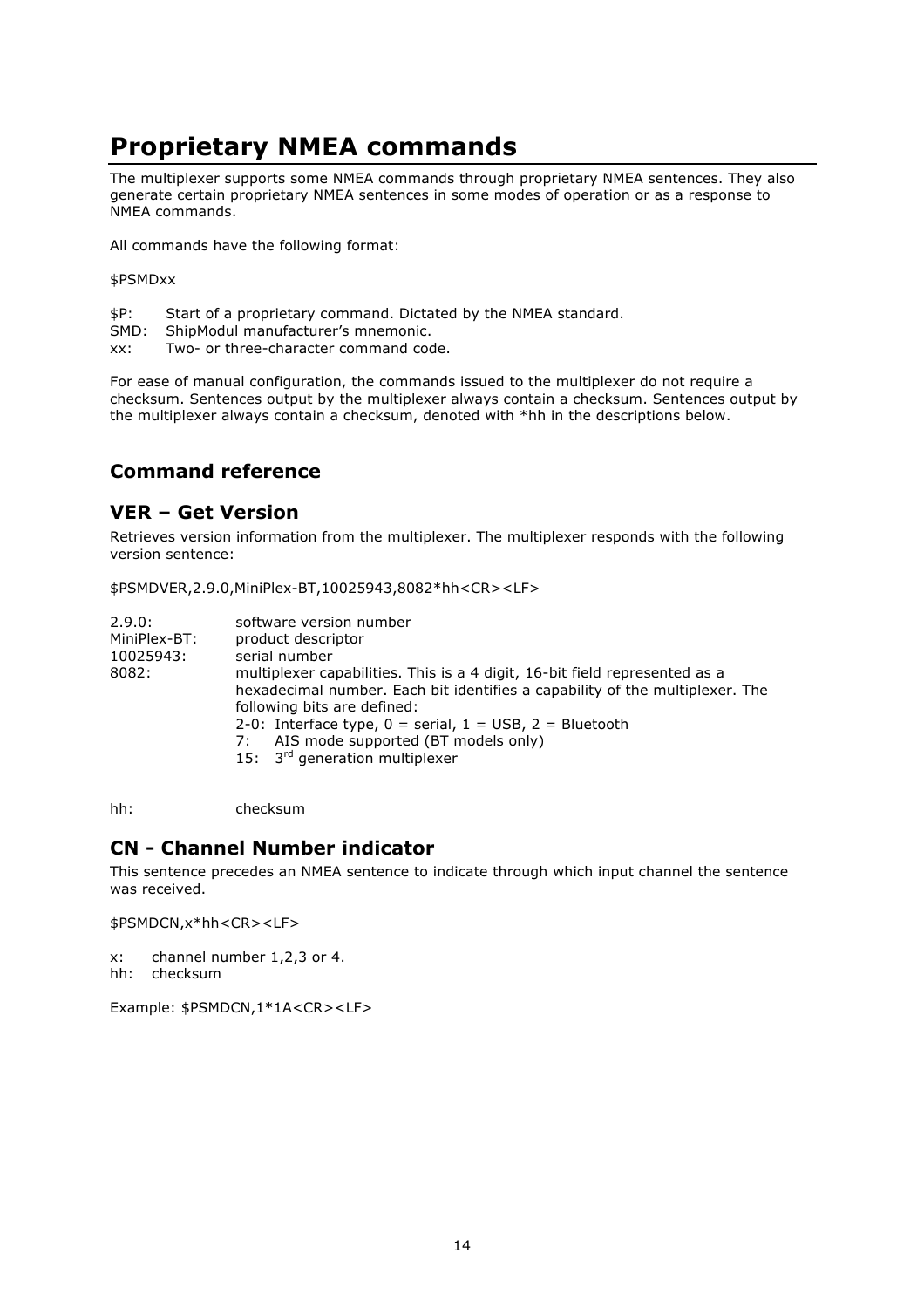## **CF – Configuration**

This sentence sets the configuration of the multiplexer. The same sentence is sent by the multiplexer in response to a CFQ sentence.

Command: \$PSMDCF,b,m,s,p,n,rrrr,h[\*hh]<CR><LF>

| b: baudrate selector: $0 = 4800$ baud       | $1 = 9600$ baud<br>$2 = 19200$ baud<br>$3 = 38400$ baud<br>9 = toggle checksum mode $^{1)}$                                                                                |
|---------------------------------------------|----------------------------------------------------------------------------------------------------------------------------------------------------------------------------|
| m: mode selector:                           | $0 =$ Server mode<br>$1 =$ Hub mode<br>$2 =$ Auto mode<br>$3 = AIS$ mode (BT models only)                                                                                  |
| s: Seatalk translation: $0 =$ off           | $1 = \Omega n$<br>2 = dump all unknown Seatalk datagrams (PSMDST, xx, xx,)<br>$3 =$ dump all Seatalk datagrams<br>$4$ = toggle generated wind sentence between VWR and MWV |
| p: Channel priority: $1 = on, 0 = off$      |                                                                                                                                                                            |
| n: Channel numbers: $1 = on, 0 = off$       |                                                                                                                                                                            |
|                                             | r: Real-time mode: $1 = on, 0 = off.$ Four digits, one digit per channel, numbered from 1 to 4                                                                             |
| h: Heading translation: $1 =$ on, $0 =$ off |                                                                                                                                                                            |
| hh: optional checksum                       |                                                                                                                                                                            |

When sending this command to the multiplexer, it is not necessary to specify every field when only one configuration parameter has to be changed. Fields preceeding the one to be changed can be left blank. Fields after the one to be changed may be omitted. When for example only the channel priority must be changed, the command "\$PSMDCF,,,,1" may be sent. The fields 'b', 'm' and 's' are left blank while the fields for 'n' and 'rrrr' are omitted.

The 's' field will always return a 0 or 1 in response to a CFQ command.

1) Normally the multiplexer blocks sentences which contain a checksum error. Toggling the checksum mode lets the multiplexer pass sentences with a checksum error unprocessed. The response of the CFQ command shows in which mode the multiplexer is configured: when a checksum is added, the multiplexer is in normal mode and blocks erroneous sentences. When the CF response shows no checksum, the multiplexer passes erroneous sentences.

## **CFQ – Request current configuration**

This sentence requests the current configuration settings from the multiplexer.

#### \$PSMDCFQ<CR><LF>

The multiplexer responds with a CF sentence. When the response contains a checksum, the multiplexer is in normal mode and blocks erroneous sentences. When the CF response shows no checksum, the multiplexer passes erroneous sentences.

#### **FL – Filter**

This sentence speficies a filter rule which is applied on every incoming NMEA sentence. Sentences for which a rule is specified, will only be transferred if the input on which they are received matches the input specified in the filter rule.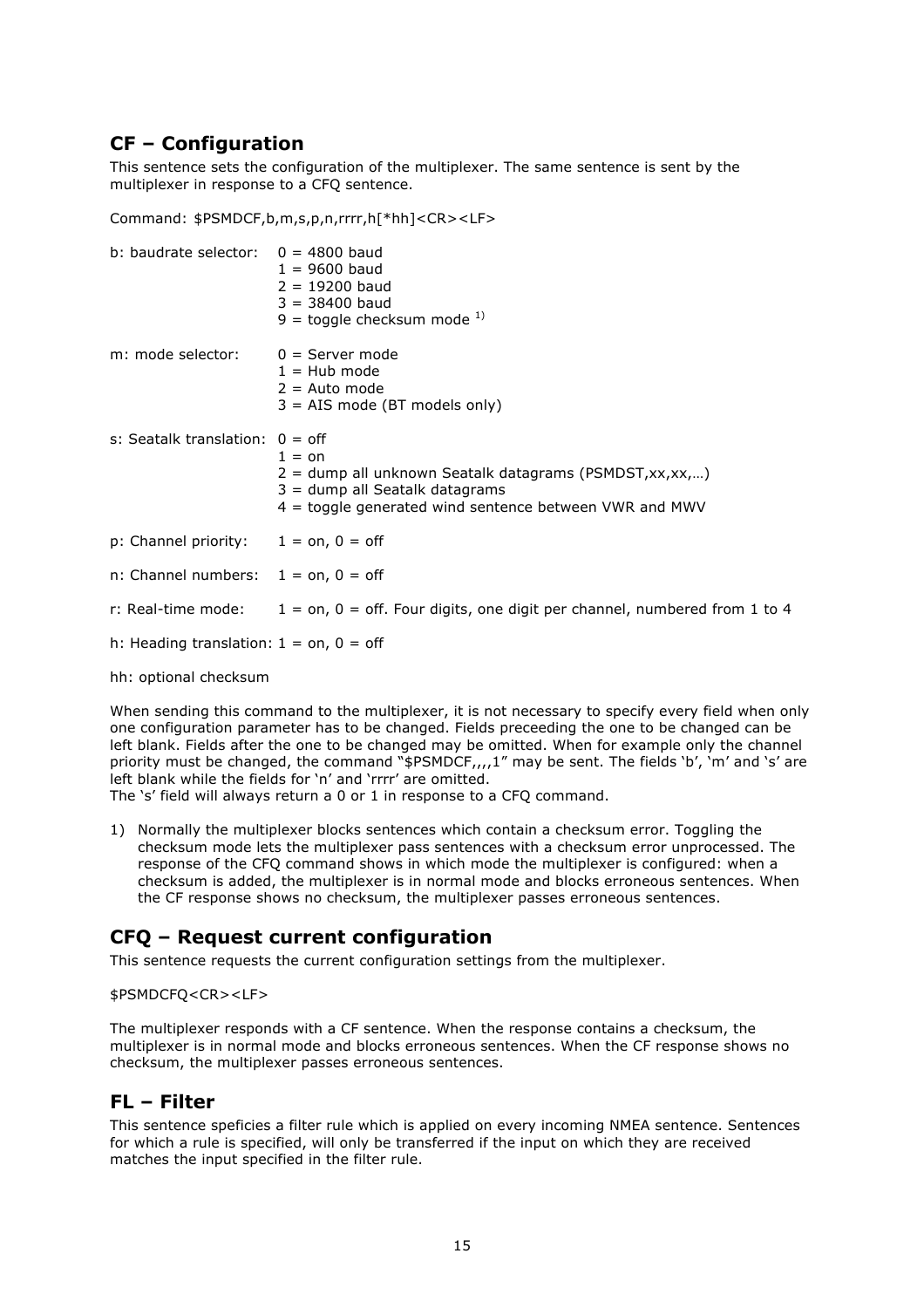Filter rules are specified by the formatter part of the NMEA address field, for instance the "GPRMC" part of a GPS "\$GPRMC" sentence. For each filter rule, the inputs to be passed can be specified. Sentences for which no rule exists are passed unrestricted.

\$PSMDFL,ccccc,xxxxx,[dd][\*hh]<CR><LF>

- ccccc: Sentence formatter of the filter rule (e.g. "GPRMC", "IIMWV", etc). This field may contain wildcard characters ('-'). For instance, "GP---" will apply to all sentences starting with "GP". Similarly, "--MWV" will apply to all sentences ending on "MWV" regardless of the talker ID. One filter rule with all wildcards and all inputs blocked is allowed to let the multiplexer block all sentences for which no rule exists. When an allwildcard rule is entered, the multiplexer will not accept subsequent filter rules. Example: \$PSMDFL,-----,00000<CR><LF>
- xxxxx: Inputs to pass. Each 'x' represents an input to assign to this rule, numbered from 0 to 4, where input 0 is the computer interface (serial or USB) and 1 to 4 represent NMEA inputs 1 to 4. A '1' means to pass, a '0' means to block. When all x'es are '1', the filter rule is removed.
- dd: Optional divisor factor (0..99). The frequency of a sentence is divided by this number to reduce the number of sentences in time. If for instance a divisor of 6 is specified for a sentence, only every  $6<sup>th</sup>$  sentence is passed. This can be used to reduce the output of a high-speed heading sensor.
- hh: Optional checksum

A FL sentence without any parameters will erase all rules.

Example: \$PSMDFL,GPRMC,10011<CR><LF>

This sentence specifies a rule for all sentences which have the "GPRMC" sentence formatter. When this rule is applied, only "GPRMC" sentences on inputs 0 (the computer), 3 and 4 are transferred. An FL sentence with wildcards on all positions is discarded.

## **FLQ – Request filter list**

This sentence requests the filter list from the multiplexer. The multiplexer responds by sending FL sentences, one for each list entry. An empty FL sentence denotes the end of the list.

Example:

```
$PSMDFL,GPRMC,10011,0*hh<CR><LF>
$PSMDFL,GPGGA,10001,0*hh<CR><LF>
$PSMDFL,--VWT,01000,5*hh<CR><LF>
$PSMDFL,GPGSV,00001*hh<CR><LF>
$PSMDFL,*hh<CR><LF>
```
The sentences may not be dumped as one contiguous block. In case of heavy NMEA traffic, they may be interspersed with other NMEA sentences.

### **ID – Talker ID**

Enables a Talker ID to be set for a specific channel. If the talker ID is set for a specific channel, the original talker ID in the sentences received on that channel is replaced by the specified one, before sending the sentence to the computer.

\$PSMDID,aa,bb,cc,dd[\*hh]<CR><LF>

- aa: Talker ID for channel 1
- bb: Talker ID for channel 2
- cc: Talker ID for channel 3
- dd: Talker ID for channel 4
- hh: optional checksum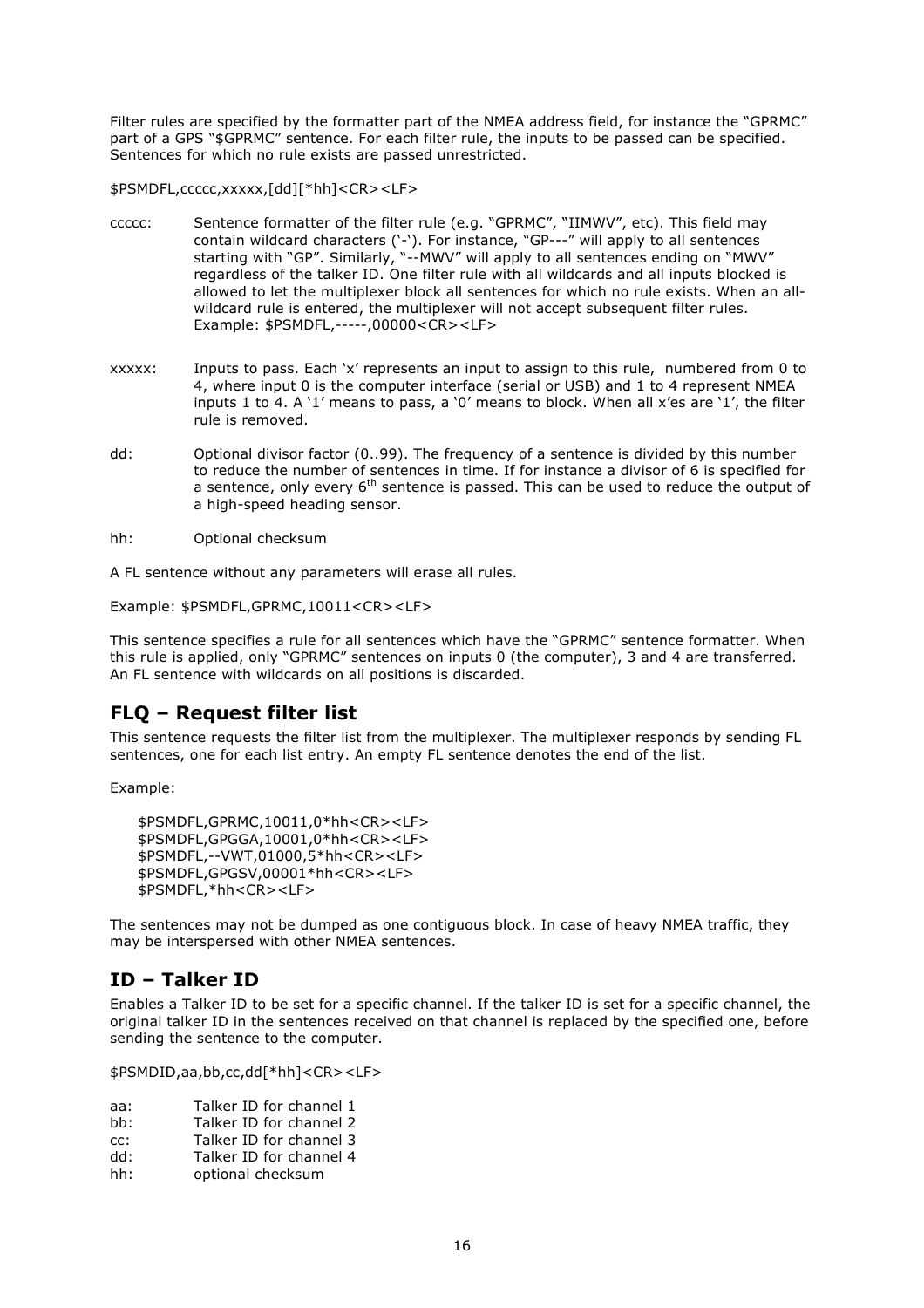An empty field clears the ID and disables the translation for that specific channel. Sending PSMDID without any fields clears all translations.

### **IDQ – Request talker ID's**

Requests the Talker ID Translation settings. The multiplexer responds with an ID sentence.

### **OV – Overflow**

In case of a buffer overflow (blinking red LED on the multiplexer), an overflow sentence is output, to indicate on which input buffer the overflow occurred:

\$PSMDOV,x<CR><LF>

x: Binary field. The first four bits indicate on which input buffer the overflow occurred.

## **Translated Seatalk datagrams**

When the Seatalk translation is enabled, the following datagrams are translated into NMEA sentences:

| <b>SeaTalk</b> | <b>NMEA</b> | <b>Description</b>                         |
|----------------|-------------|--------------------------------------------|
| 00             | <b>DBT</b>  | Depth below transducer                     |
| 10             | <b>MWV</b>  | Wind angle, (10 and 11 combined)           |
| 11             | <b>MWV</b>  | Wind speed, (10 and 11 combined)           |
| 20             | <b>VHW</b>  | Speed through water                        |
| 21             | <b>VLW</b>  | Trip mileage (21 and 22 combined)          |
| 22             | <b>VLW</b>  | Total mileage (21 and 22 combined)         |
| 23             | <b>MTW</b>  | Water temperature                          |
| 25             | <b>VLW</b>  | Total and Trip mileage                     |
| 26             | <b>VHW</b>  | Speed through water                        |
| 27             | <b>MTW</b>  | Water temperature                          |
| 50             | $- - -$     | Lattitude, value stored                    |
| 51             |             | Longitude, value stored                    |
| 52             |             | Speed over ground, value stored            |
| 53             | <b>RMC</b>  | Course over ground. RMC sentence is        |
|                |             | generated from stored values from 5x       |
|                |             | datagrams.                                 |
| 54             |             | GMT time, value stored                     |
| 56             |             | Date, value stored                         |
| 58             |             | Lat/Long, values stored                    |
| 89             | <b>HDG</b>  | Magnetic heading, including variation (99) |
| 99             |             | Magnetic variation, value stored           |

As appears from the table, not all datagrams result in an NMEA sentence. Some datagrams are only used to retrieve a certain value to be combined into one NMEA sentence.

When the Seatalk translation is enabled with with option 2 (the 's' parameter in the CF sentence is 2), unlisted datagrams are translated into a proprietary NMEA sentence with the following format:

\$PSMDST,aa,bb,cc,dd…\*hh<CR><LF>

aa,bb,cc,dd… represent the hexadecimal value of the bytes from the received Seatalk datagram.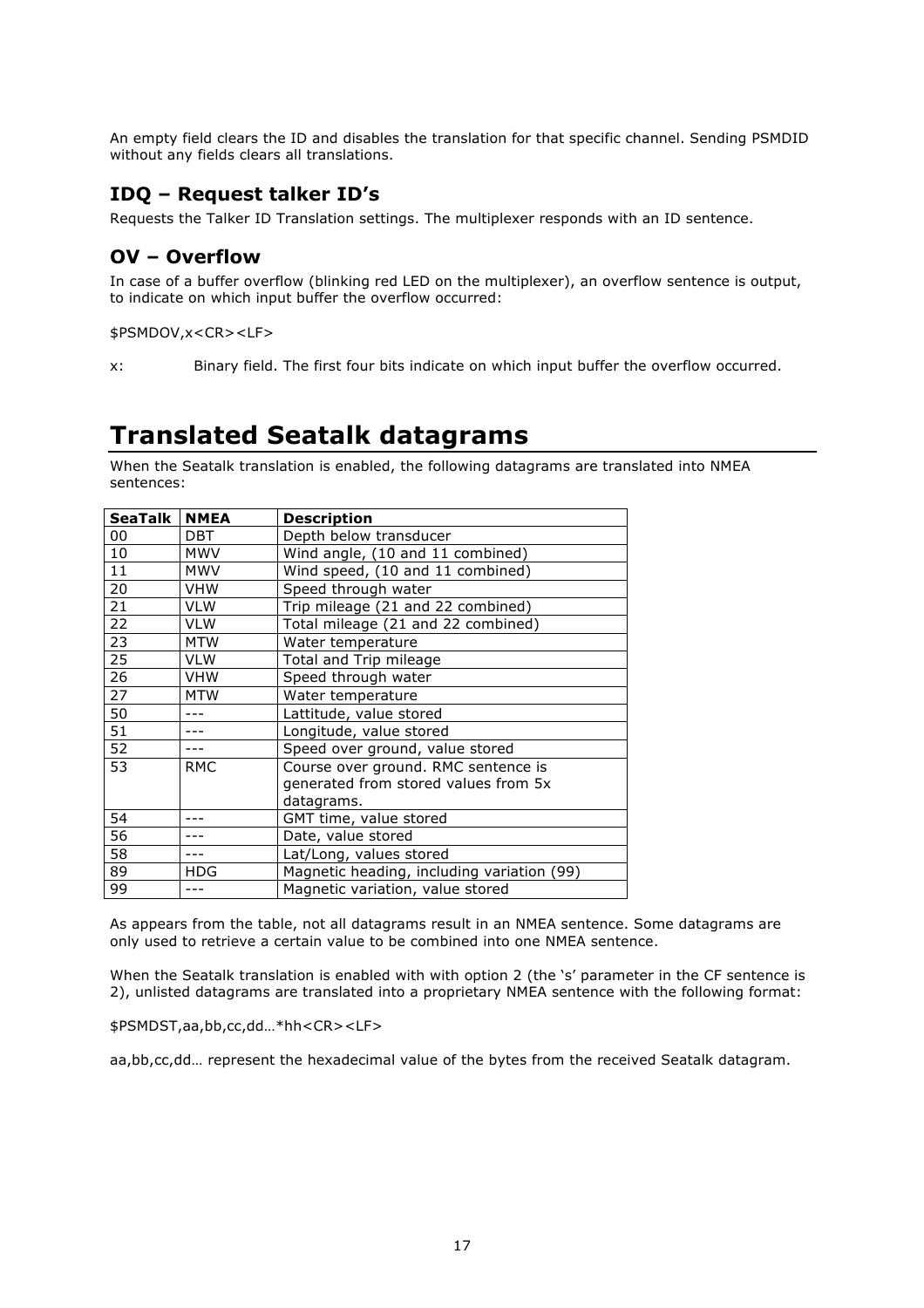# **Technical Specifications**

| Supply voltage:<br>Current consumption: | $8 - 30$ V <sub>DC</sub> , protected against reversed polarity.<br>100 mA (150 mA max. with fully loaded talker ports and active<br>Bluetooth connection). |
|-----------------------------------------|------------------------------------------------------------------------------------------------------------------------------------------------------------|
| Inputs:                                 | 4 x NMEA-183/RS-422, galvanically isolated. 1 input can be set to<br>SeaTalk mode.                                                                         |
| Input resistance:                       | $>800$ Ohm.                                                                                                                                                |
| Outputs:                                | 1 x RS-232, 2 x NMEA-183/RS-422, 1 x Bluetooth                                                                                                             |
| Buffers:                                | 6 buffers of 800 characters (4 x NMEA, 1 x Bluetooth, 1 x RS-<br>232).                                                                                     |
| Filter list size:                       | 30 sentence types                                                                                                                                          |
| Priority list size:                     | 30 sentence types                                                                                                                                          |
| NMEA Out1:                              | Combined data from NMEA inputs.                                                                                                                            |
| NMEA Out2:                              | Combined data from NMEA, Bluetooth and RS-232 inputs (Hub<br>mode) or from Bluetooth and RS-232 inputs only (Server mode)                                  |
| Speed NMEA In:                          | 4800 Baud.                                                                                                                                                 |
| Speed NMEA Out1/RS-232:                 | 4800-38400 Baud (NMEA HS).                                                                                                                                 |
| Speed Bluetooth:                        | 38400 Baud internal, any speed selectable on computer.                                                                                                     |
| Speed NMEA Out2:                        | 4800 Baud.                                                                                                                                                 |
| Indicators:                             | Overflow and Data.                                                                                                                                         |
| Bluetooth range:                        | 100 meters / 300 feet.                                                                                                                                     |
| <b>Bluetooth Device Name:</b>           | "MiniPlex BT"                                                                                                                                              |
| Bluetooth Pass Key (PIN):               | "0000"                                                                                                                                                     |
| Bluetooth transceiver:                  | Type: TDK TRBLU20-00100, Class 1 device.                                                                                                                   |
|                                         | FCC ID: PI4-TDK-BTISM.                                                                                                                                     |
|                                         | Canada: 1931-TDK-BTISM.                                                                                                                                    |
| Dimensions:                             | $138 \times 72 \times 33$ mm.                                                                                                                              |
| Housing:                                | Flame retardant ABS.                                                                                                                                       |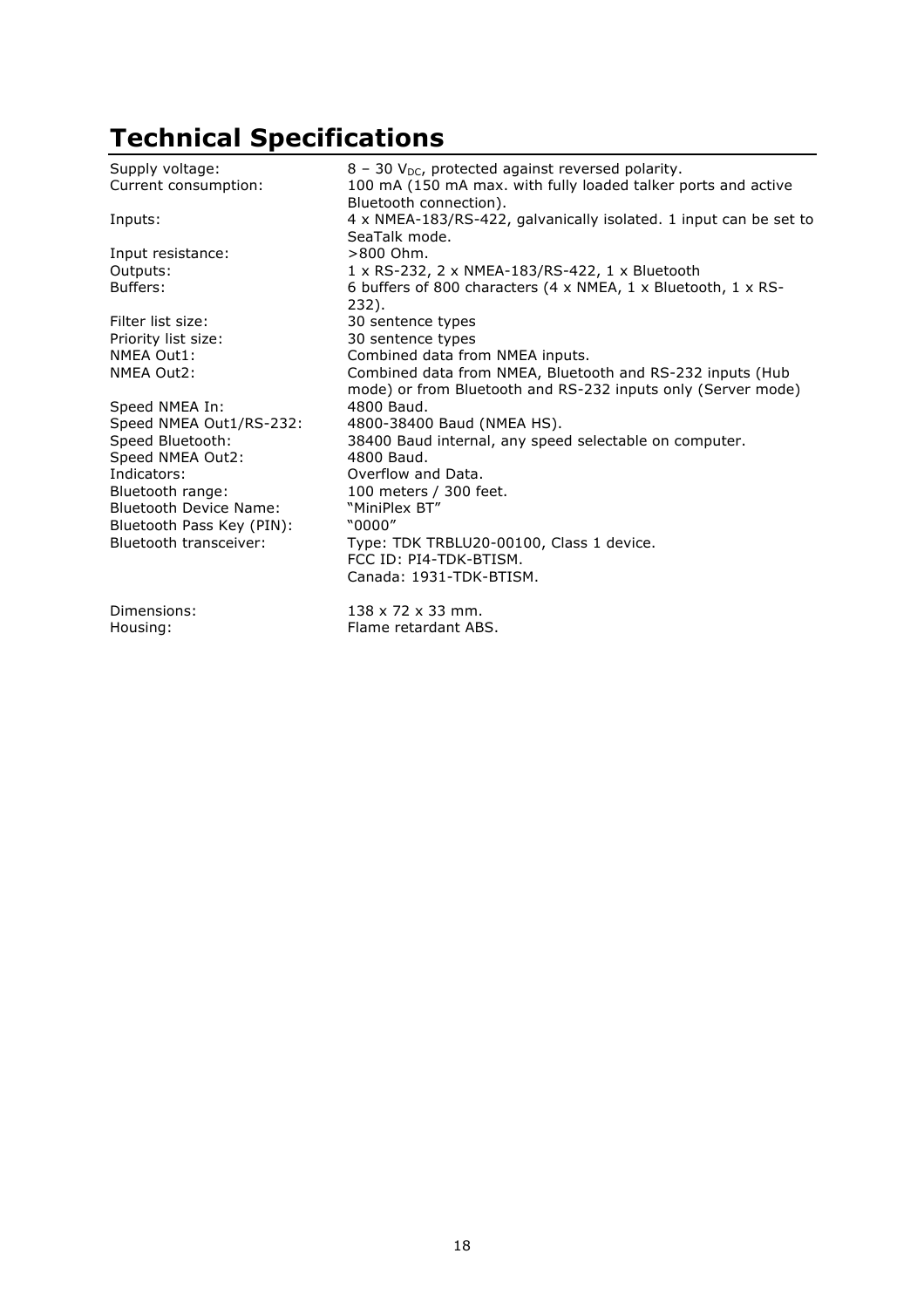## **Declaration of Conformity**

We,

CustomWare Borgstee 27b 9403 TS Assen The Netherlands Tel.: +31 592 375700 Fax: +31 592 375550

Declare under our sole responsibility that the product

ShipModul MiniPlex-BT

to which this declaration relates is in conformity with the following specifications:

EN/IEC60945:2002 and EN/IEC61162-1:2000 EN300328 and EN301489 FCC Title 47 CFR, Part 15, FCC ID: PI4-TDK-BTISM

The product herewith complies with the requirements of the EMC Directive 89/336/EEC and carries the CE-marking accordingly.

Assen, 1-11-2008 M. Sprang

This device complies with Part 15 of the FCC Rules. Operation is subject to the following conditions: (1) This device may not cause harmful interference, and (2) this device must accept any interference received, including interference that may cause undesired operation.

**0700**